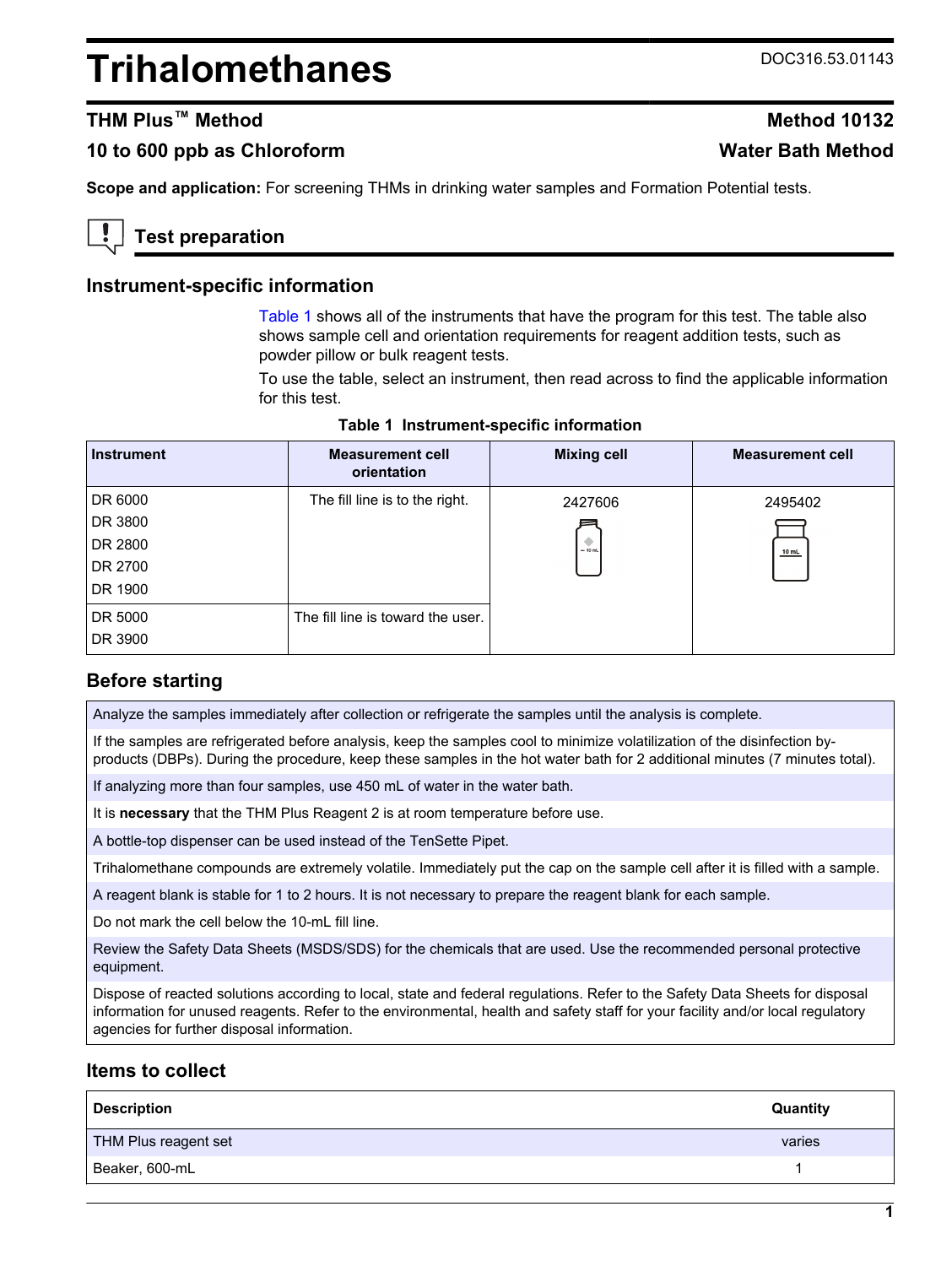## **Items to collect (continued)**

| <b>Description</b>                                                                                                                    | Quantity |
|---------------------------------------------------------------------------------------------------------------------------------------|----------|
| Cell holder assembly, TTHM                                                                                                            |          |
| Evaporating dish, 125 mm x 65 mm                                                                                                      | 2        |
| Hot plate, $7 \times 7$ in.                                                                                                           | 1        |
| Pipet, TenSette <sup>®</sup> , 0.1—1.0 mL with pipet tips                                                                             | 1        |
| Sample cells (For information about sample cells, adapters or light shields, refer to Instrument-<br>specific information on page 1.) | 2        |
| Ice <sup>1</sup>                                                                                                                      | varies   |
| Wipers, disposable                                                                                                                    | varies   |

Refer to [Consumables and replacement items](#page-6-0) on page 7 for order information.

# **Sample collection**

- Collect samples in 40-mL glass bottles with Teflon®-lined septa caps.
- Slowly fill the bottles to overflowing so that no air is included with the sample.
- Put the caps on the bottles tightly. Invert the bottles to make sure that no air is in the bottle.
- Because trihalomethane compounds (THMs) are extremely volatile, immediate analysis gives the best accuracy.
- If immediate analysis is not possible, keep the samples at 6 °C (43 °F) in air with no organic vapors. The cool temperature slows the formation of additional THM compounds in chlorinated samples.
- Refrigerated samples can be kept for a maximum of 14 days. For longer periods, add 1 drop of 0.1 N Sodium Thiosulfate per 125-mL bottle of sample to dechlorinate a finished or a distribution system sample.

# **Trihalomethanes Plus Method**

Do steps 4 to [9](#page-2-0) quickly to prevent loss of THMs from the sample. To analyze more than one sample, complete steps 4 to [9](#page-2-0) for one sample before another test starts. If a pipet is used to dispense a sample, make sure that the pipet can quickly release the sample without causing aeration or back pressure.



**1.** Start program **725 THM Plus**. For information about sample cells, adapters or light shields, refer to [Instrument-specific](#page-0-0) [information](#page-0-0) on page 1.



**2.** Add 500 mL of water to an evaporating dish to prepare a hot water bath. Put the dish on a hot plate and set the heater to high.



**3.** Add 500 mL of cold tap water (18 to 25 ºC) to a second evaporating dish. Keep the temperature in this range.



**4. Prepare the sample:** Put a mark on a round sample cell to identify the cell as the sample. Fill the sample cell with 10 mL of sample.

<sup>1</sup> If the tap water is not cool enough for the cooling bath, then use ice.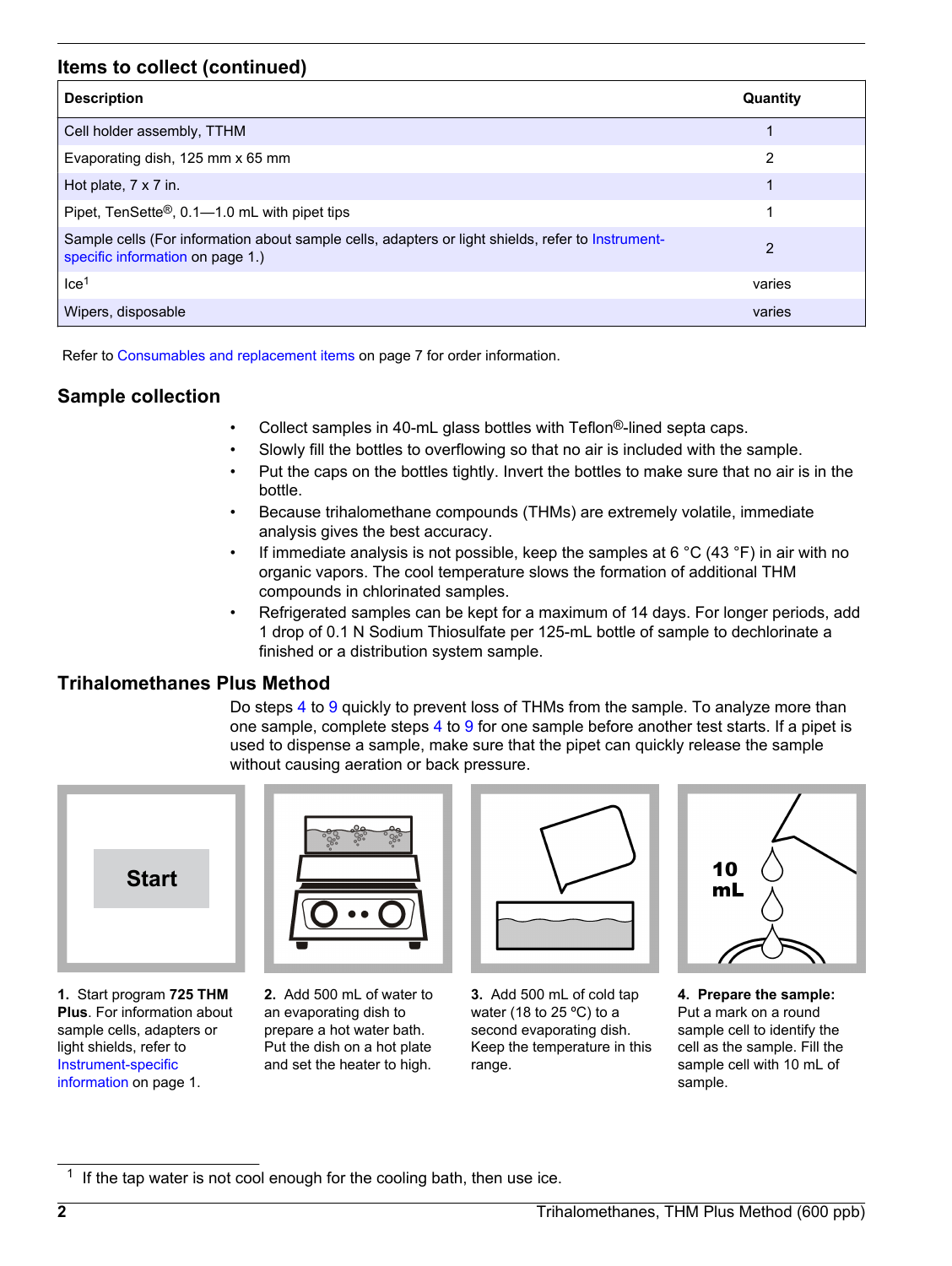<span id="page-2-0"></span>

**5. Prepare the blank:** Put a mark on a second round sample cell to identify the cell as the blank. Fill the sample cell with 10 mL of deionized water.



**6.** Make sure the blank and the sample cells are correctly labeled. Add 3 drops of THM Plus Reagent 1 to each cell.



**7.** Put the caps on both cells. Make sure the caps are fully tightened. Gently swirl each sample cell three times to mix. Do not vigorously shake the

cells because this can cause loss of THMs into the sample cell headspace.



**8.** With a TenSette® Pipet, add 3 mL of THM Plus Reagent 2 to each sample cell. Prevent agitation of the sample when the reagent is dispensed.

The reagent is viscous and a small amount can remain on the tip after it is dispensed. This does not have an effect on the results.



**9.** Put the caps on the cells. Make sure the caps are fully tightened.

Fully mix to make sure that all of the THM goes into the liquid and does not accumulate in the air above the sample.



**10.** Put the cells in the cell holder assembly.



**11.** When the water boils, put the assembly in the hot water bath.

Do not let the water go above the white "diamond" near the top of the cells.



**12.** Start the instrument timer. A 5-minute reaction time starts. **Refrigerated samples**: Set the timer for 7 minutes instead of 5 minutes.



**13.** When the timer expires, remove the assembly from the hot water bath. Put the assembly in the cooling bath.

If necessary, use ice to cool the tap water.



**14.** Start the instrument timer. The reaction time starts.



**15.** When the timer expires, remove the assembly from the cooling bath.



**16.** Invert each cell at least three times to make sure that a uniform temperature of the sample is maintained.

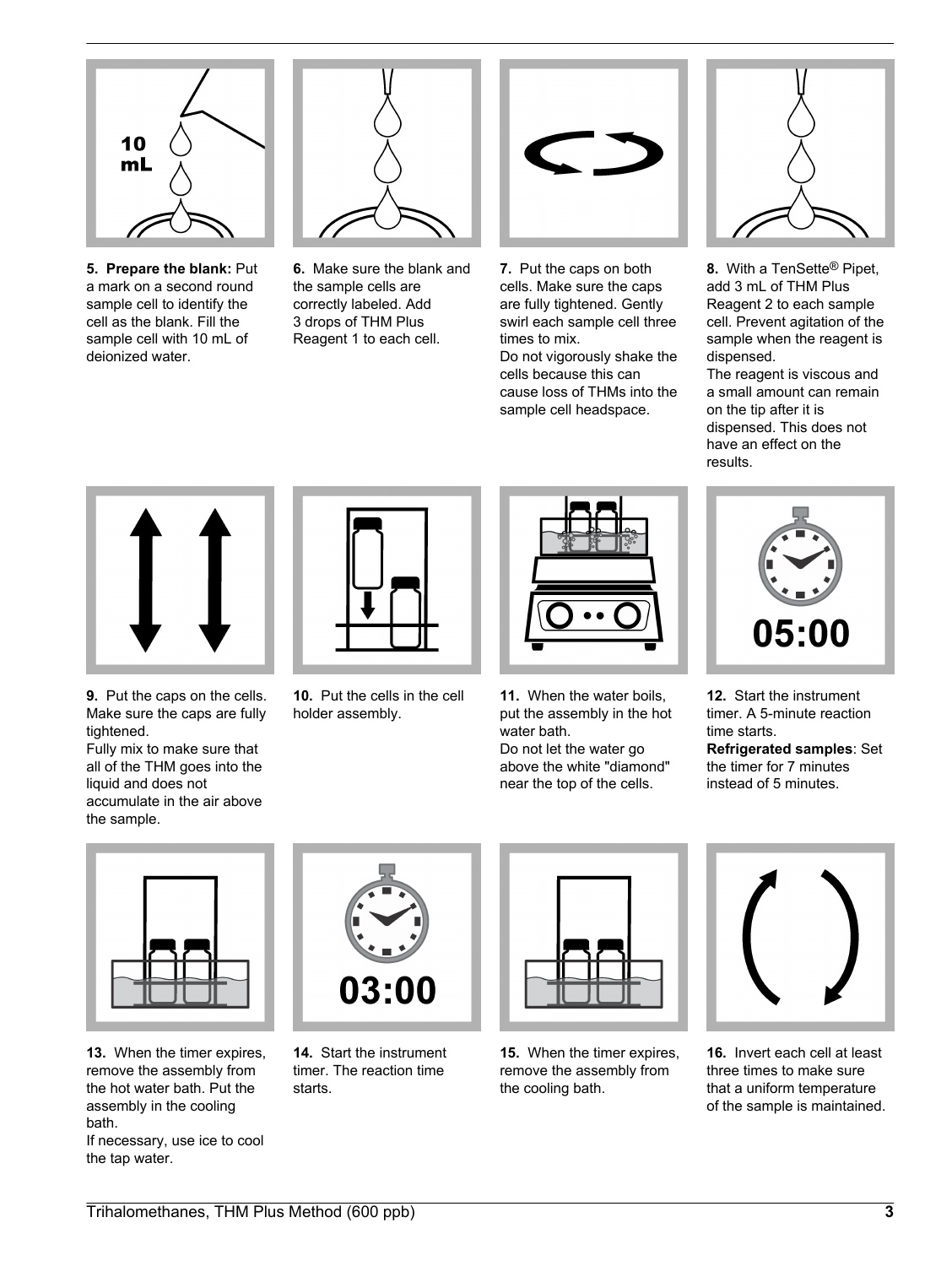

**17.** Use a TenSette Pipet to add 1 mL of THM Plus Reagent 3 to each sample cell. The sample and the blank will become warm.



**18.** Replace the water in the cooling bath with new cold tap water. Put the assembly with the cells into the cooling bath. If necessary, use ice to decrease the temperature of the tap water.



**19.** Start the instrument timer. The reaction time starts.



**20.** When the timer expires, remove the assembly from the cooling bath. Remove the sample cells from the assembly rack. Make sure that the temperature of the sample is 15-25 °C.



**21.** Add the contents of one THM Plus Reagent 4 Powder Pillow to each cell.



**22.** Put the caps on the sample cells and fully tighten the caps. Shake the sample cells until all of the powder dissolves. The powder dissolves slowly. Intermittent shaking during the first 5 minutes of the color development will help dissolve the reagent powder.



**23.** Start the instrument timer. The reaction time starts. After the 15‑minute development time, the color is stable for at least 30 minutes.



**24.** When the timer expires, pour the prepared sample and the prepared blank into two square sample cells. Let the sample cells stand undisturbed for 30 seconds to enable any turbidity to settle.



**25.** Clean the blank sample cell.



**26.** Insert the blank into the cell holder.



**27.** Push **ZERO**. The display shows 0 ppb CHCl $_3$ .

**28.** Clean the prepared sample cell.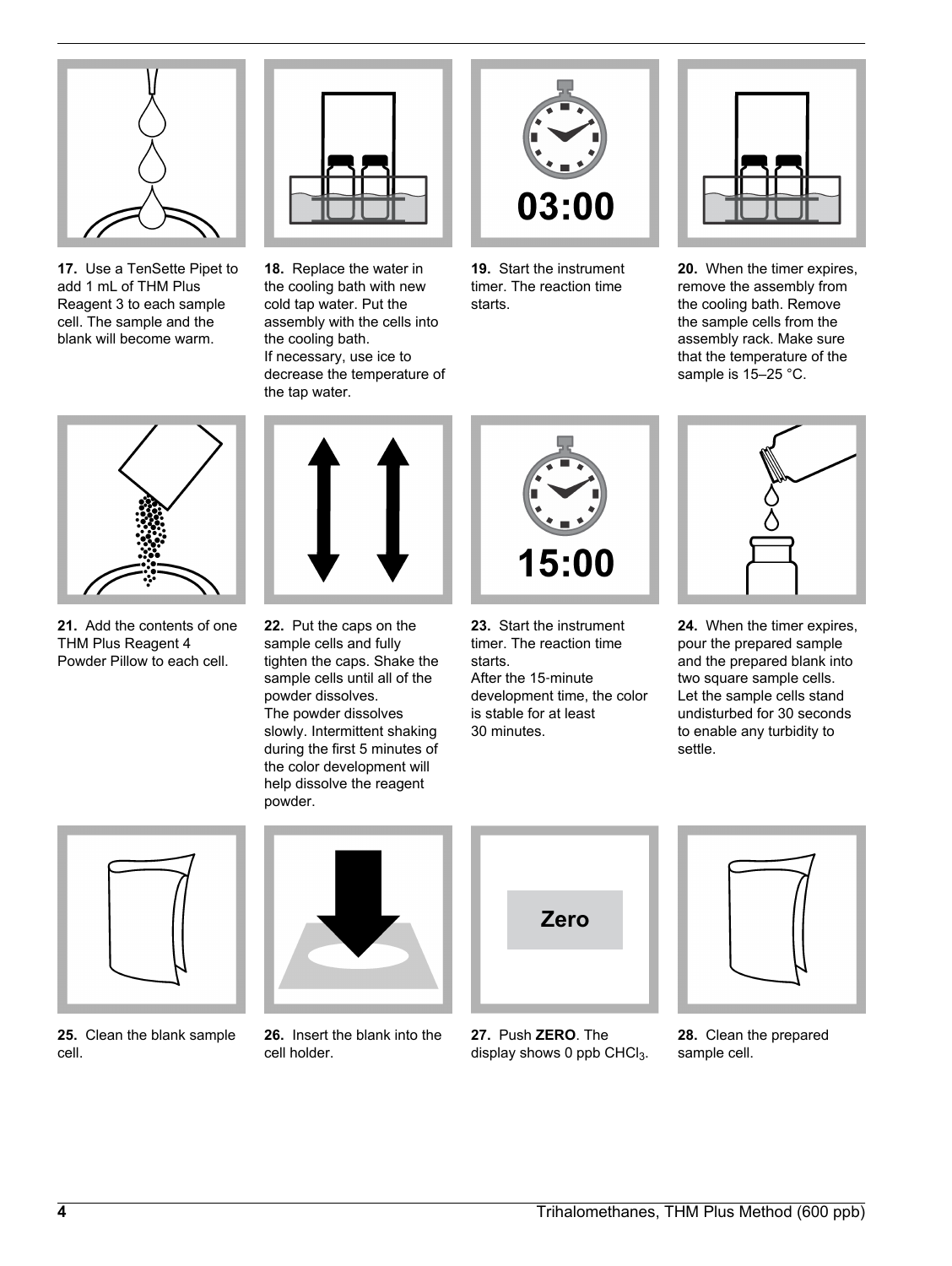<span id="page-4-0"></span>



**29.** Insert the sample cell into the cell holder.

**30.** Push **READ**. Results show in ppb CHCl<sub>3</sub>.

# **Interferences**

| <b>Interfering substance</b> | Interference level                                                       |
|------------------------------|--------------------------------------------------------------------------|
| Chlorine                     | 10 mg/L                                                                  |
| Copper                       | 1000 mg/L                                                                |
| Hardness, Ca                 | 1000 mg/L as $CaCO3$<br>May have some turbidity until Reagent 3 is added |
| Hardness, Mg                 | 4000 mg/L as $CaCO3$<br>May have some turbidity until Reagent 3 is added |
| Iron                         | 10 mg/L                                                                  |
| Lead                         | $2$ mg/L                                                                 |
| Mercury                      | 10 mg/L                                                                  |
| Monochloramine               | 20 mg/L                                                                  |
| <b>Nickel</b>                | 10 mg/L                                                                  |
| Sodium Bisulfite             | 100 mg/L                                                                 |
| <b>EDTA</b>                  | Interferes negatively at all levels                                      |

#### **Table 2 Disinfection by-products (DBPs) included in the results**

| Compound                    | <b>Effect</b>         |
|-----------------------------|-----------------------|
| 1,1,1-trichloro-2-propanone | Interferes positively |
| 1,1,1-tricholoacetonitrile  | Interferes positively |
| Chloral hydrate             | Interferes positively |
| Dibromochloroacetic acid    | Interferes positively |
| Dichlorobromoacetic acid    | Interferes positively |
| Tribromoacetic acid         | Interferes positively |
| Trichloroacetic acid        | Interferes positively |

# **Accuracy check**

Required for the accuracy check:

- THM Standard Ampule, 10 mg/L as chloroform
- Ampule breaker
- Wiretrol™ Pipet

*Note: When the chloroform is added to the solution, make sure that the chloroform is not lost to volatilization. Keep the chloroform ampule cold in a small ice bath.*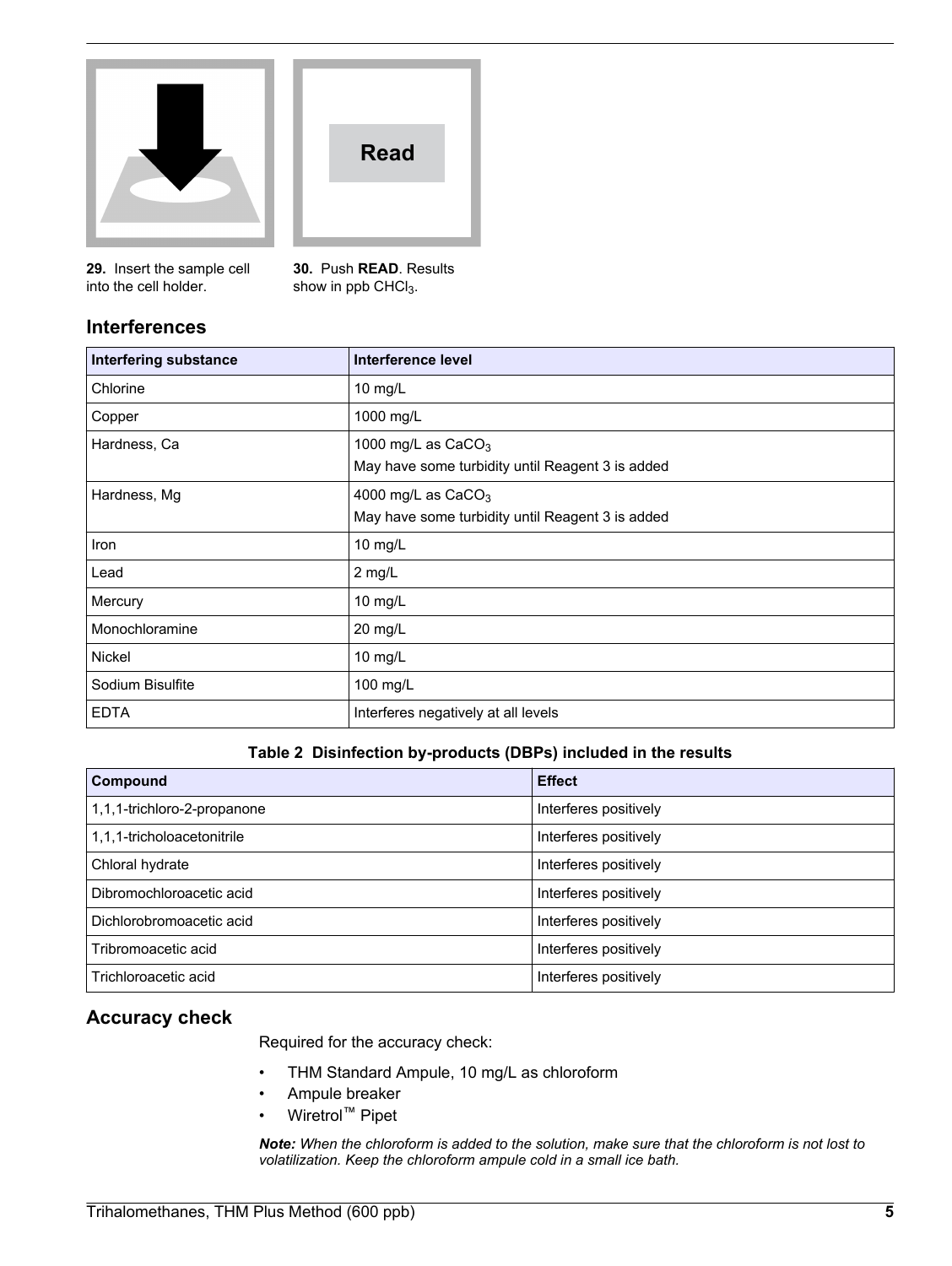#### **Standard additions method (sample spike)**

- **1.** Open a THM Standard Ampule, 10-ppm as chloroform.
- **2.** Use a Wiretrol Pipet to measure 0.100 mL (100 µL) of the chloroform standard into a new 10 mL portion of sample.
- **3.** Put the end of the pipet tip fully under the water, then slowly dispense the chloroform.
- **4.** Immediately put the cap on the sample cell.
- **5.** Swirl the sample cell three times to mix. *Note: Careful attention to technique is necessary for the accuracy check methods. It is very easy to lose the chloroform to volatilization when it is added to the solution. Make sure that the chloroform ampule is cold. If necessary, use a small ice bath.*
- **6.** Immediately start step [6](#page-2-0) and complete the test procedure to analyze the spiked sample.
- **7.** The value of the spiked sample is expected to increase 100 +/- 20 ppb over the value from the original unspiked sample.
- **8.** Calculate the % Recovery:  $(A B) \div C \times 100 =$  % Recovery A = ppb THMs Spiked Sample
	- B = ppb THMs Unspiked Sample
	- $C = 100$  ppb added THM

#### **Standard solution method**

Prepare the 99 ppb chloroform standard:

- **1.** Use a pipet to add 10.0 mL of organic-free water into a sample cell.
- **2.** Open a THM Standard Ampule, 10-ppm as chloroform.
- **3.** Use a Wiretrol Pipet to move 0.100 mL (100 µL) of the chloroform standard into the organic-free water.
- **4.** When the standard is added to the sample, slowly release the pipet at or near the bottom of the sample cell with a small swirling movement. *Note: When the aliquot of the standard is released too quickly, the solution forms a single bubble that rises to the top of the solution and volitalizes. The aliquot is not absorbed into the solution.*
- **5.** Immediately put the cap on the sample cell.
- **6.** Swirl the sample cell three times to mix.
- **7.** Use test procedure steps [6](#page-2-0) to [30](#page-4-0) to measure the standard solution. When instructed, prepare the sample and use it immediately.
- **8.** Make slight adjustments to the calibration curve with the reading from the 99 ppb standard solution. Set the standard adjust option with the instrument.
- **9.** Set the standard adjust option with the instrument. Accept the concentration value that shows. If an alternate concentration is used, enter the concentration and adjust the curve to that value.

## **Method performance**

The method performance data that follows was derived from laboratory tests that were measured on a spectrophotometer during ideal test conditions. Users can get different results under different test conditions.

| <b>Program</b> | <b>Standard</b> | Precision (95% confidence interval) | <b>Sensitivity</b><br>Concentration change per 0.010 Abs change |
|----------------|-----------------|-------------------------------------|-----------------------------------------------------------------|
| 725            | 66 ppb $CHCl3$  | 53–79 ppb $CHCl3$                   | 19 ppb $CHCl3$                                                  |

## **Summary of method**

The THM Plus method reacts with the trihalogenated disinfection by-products (DBPs) that form as the result of disinfection of drinking water with chlorine when naturally-occurring organic materials are present. DBPs can be produced in the treatment plant or the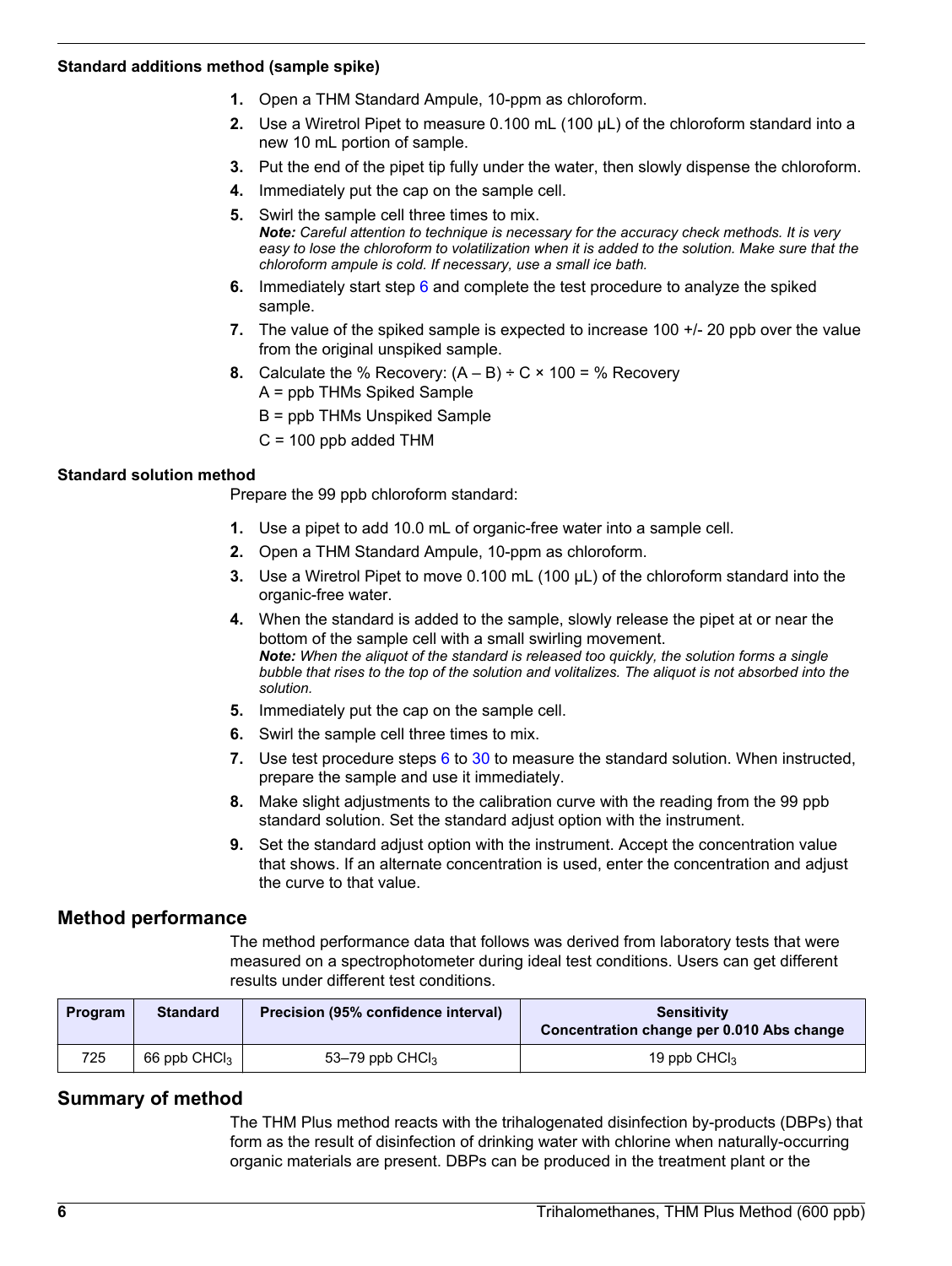<span id="page-6-0"></span>distribution system if the water is in contact with free chlorine residual. DBP formation is influenced by: chlorine contact time, chlorine dose and residual, temperature, pH, precursor concentration and bromide concentration.

The predominant DBPs formed by the chlorination of drinking water are trihalomethanes (THMs). The four trihalogenated compounds that form are: chloroform, bromoform, dichlorobromomethane and dibromochloromethane. These four compounds are known as the Total Trihalomethanes (TTHMs) group that is regulated under the Safe Drinking Water Act. The combined concentration of the TTHMs is regulated in drinking water samples. Refer to [Interferences](#page-4-0) on page 5 for other DBPs that can be present and react under the conditions of the THM Plus method.

In the THM Plus method, THM compounds in the sample react with N, N,‑diethylnicotinamide under heated alkaline conditions to form a dialdehyde intermediate. The sample is cooled and acidified to pH 2.5. The dialdehyde intermediate reacts with 7-amino-1,3 napthalene disulfonic acid to form a Schiff base. The color that forms is directly proportional to the total amount of THM compounds in the sample. Test results measured at 515 nm and report as ppb chloroform.

## **Consumables and replacement items**

#### **Required reagents**

| <b>Description</b>                              | <b>Quantity/Test</b> | Unit             | Item no. |
|-------------------------------------------------|----------------------|------------------|----------|
| Reagent set (50 tests <sup>2</sup> ), includes: |                      |                  | 2790800  |
| THM Plus <sup>™</sup> Reagent 1                 | 6 drops              | 30 mL            | 2753929  |
| THM Plus <sup>™</sup> Reagent 2                 | 6 mL                 | $330 \text{ ml}$ | 2754048  |
| THM Plus <sup>™</sup> Reagent 3                 | 2mL                  | $100 \text{ ml}$ | 2754142  |
| THM Plus <sup>™</sup> Reagent 4                 | 2 pillows            | $100$ /p $kg$    | 2756699  |

#### **Required apparatus**

| <b>Description</b>                          | <b>Quantity/test</b> | Unit       | Item no. |
|---------------------------------------------|----------------------|------------|----------|
| Beaker, 600 mL                              |                      | each       | 50052    |
| Cell holder assembly                        | 1                    | each       | 4788000  |
| Evaporating dish, 125 mm x 65 mm            | 1                    | each       | 2764700  |
| Hot plate, 7 x 7 in., 115 VAC, digital      | 1                    | each       | 2881600  |
| Hot plate, stirrer, 220-240 VAC             | 1                    | each       | 2881602  |
| Pipet, TenSette <sup>®</sup> , 0.1-1.0 mL   | 1                    | each       | 1970001  |
| Pipet tips, for TenSette® Pipet, 0.1-1.0 mL | 2                    | 50/pkg     | 2185696  |
| Pipet, TenSette <sup>®</sup> , 1.0-10.0 mL  | 1                    | each       | 1970010  |
| Pipet tips, TenSette®, 1-mL to 10-mL        | 1                    | 50/pkg     | 2558996  |
| Wipes, disposable                           | 1                    | $280$ /pkg | 2097000  |

#### **Recommended standards**

| <b>Description</b>        | Unit  | ltem no. |
|---------------------------|-------|----------|
| Chloroform, 10-ppm ampule | 7/pkg | 2756707  |

 $2$  Fifty tests has 25 samples and 25 individual blanks. Multiple samples can be measured with an individual blank.